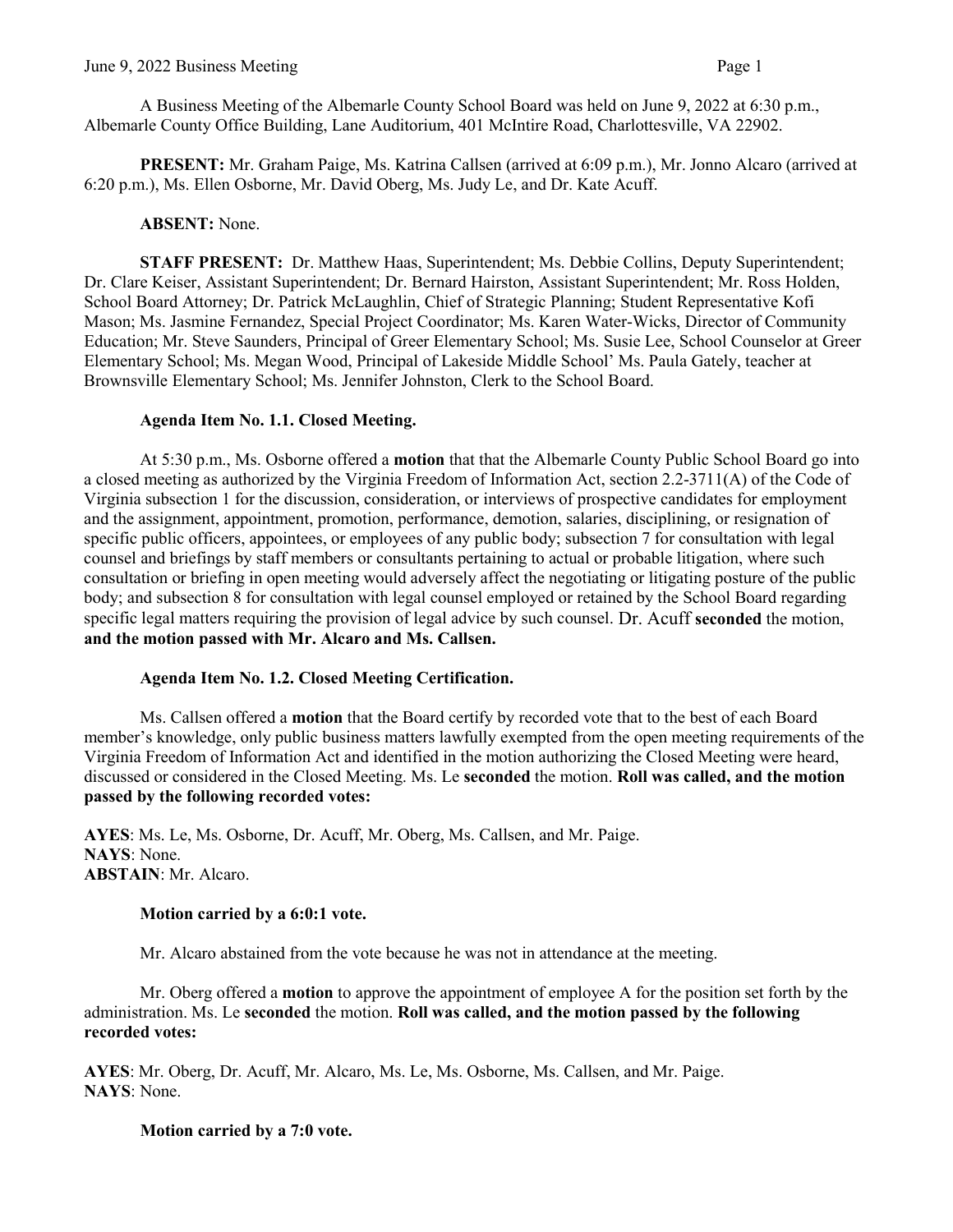Mr. Oberg offered a **motion** to approve the appointments of administrators as set forth by the Human Resources Department. Ms. Le **seconded** the motion. **Roll was called, and the motion passed by the following recorded votes:**

**AYES**: Ms. Callsen, Ms. Osborne, Mr. Alcaro, Ms. Le, Dr. Acuff, Mr. Oberg, and Mr. Paige. **NAYS**: None.

## **Motion carried by a 7:0 vote.**

**Agenda Item No. 1.3. Call to Order.**

At 6:30 p.m., Mr. Paige, Chair, called the meeting of the Albemarle County School Board back to order.

**Agenda Item No. 1.4. Pledge of Allegiance. Agenda Item No. 1.5. Moment of Silence.** 

**Agenda Item. No. 2.1. Approval of Agenda.**

Ms. Osborne offered a **motion** to approve the agenda. Mr. Oberg **seconded** the motion. **Roll was called, and the motion passed by the following recorded votes:** 

**AYES:** Ms. Osborne, Ms. Callsen, Mr. Alcaro, Ms. Le, Dr. Acuff, Mr. Oberg, and Mr. Paige. **NAYS:** None.

#### **Motion carried by a 7:0 vote.**

#### **Agenda Item No. 3.0. Consent Agenda**

- 3.1 Approval of Consent Agenda<br>3.2 For Action: Policy Review and
- For Action: Policy Review and Revision
- 3.3 For Information: Policy Review and Revision
- 3.4 Program Evaluation: Data Analyst and Reporting Specialist
- 3.5 COVID-19 Update
- 3.6 Evaluations Planned for School Year 2022-2023<br>3.7 Bus Driver Recruitment and Retention Grant FY
- Bus Driver Recruitment and Retention Grant FY22
- 3.8 Minutes
- 3.9 Personnel Action
- 3.10 FY 2022/23 Fee Schedule
- 3.11 2022-2023 Title I, Part A Grant Application Review & Approval<br>3.12 2022-2023 Title I, Part C Migrant Grant Application Review & A
- 3.12 2022-2023 Title I, Part C Migrant Grant Application Review & Approval
- 3.13 2022-2023 Title II, Part A Grant Application Review & Approval
- 3.14 2022-2023 Title III, Part A Grant Application Review & Approval
- 3.15 2022-2023 Title IV, Part A Grant Application Review & Approval
- 3.16 Contract Addendum
- 3.17 Budget Adjustment for Salary Increase

Ms. Osborne offered a **motion** to approve the consent agenda minus Item 3.10. Ms. Le **seconded** the motion. **Roll was called, and the motion passed by the following recorded votes:**

**AYES:** Dr. Acuff, Ms. Le, Mr. Alcaro, Ms. Callsen, Ms. Osborne, Mr. Oberg, and Mr. Paige. **NAYS:** None.

## **Motion carried by a 7:0 vote.**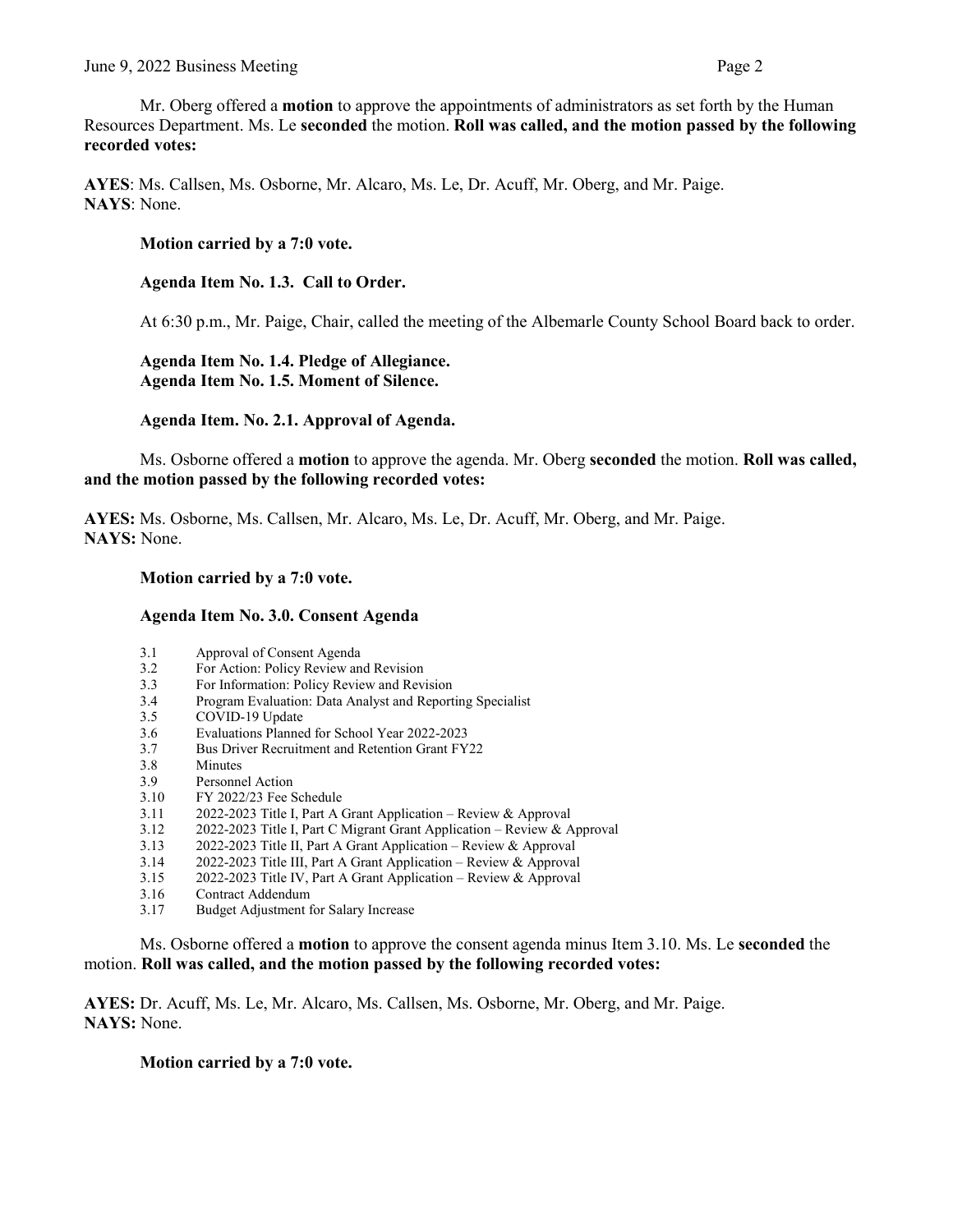#### **Agenda Item No. 4.0. Items Pulled from the Consent Agenda.**

Item 3.10: Dr. Acuff said that she would like to see the athletic fees removed from the fee schedule and asked what the cost to the division would be to make this happen. Board members agreed that they could support removing the athletic fee from the schedule.

Ms. Le asked about the AP fee that is listed on the schedule. She inquired on the cost of removing that fee from the schedule as well. Dr. Haas said that staff could review the request and bring information back to the School Board.

There was Board consensus to absorb the athletic fee for the current year, and more information to be provided for the removal of the athletic fees and AP fees for future years.

Ms. Callsen offered a **motion** to approve item 3.10 minus the athletic fees. Mr. Oberg **seconded** the motion. **Roll was called, and the motion passed by the following recorded votes:**

**AYES:** Ms. Osborne, Ms. Callsen, Mr. Alcaro, Ms. Le, Dr. Acuff, Mr. Oberg, and Mr. Paige. **NAYS**: None.

**Motion carried by a 7:0 vote.** 

## **Agenda Item No. 5.1. Spotlight on Education.**

Student representative Mason said that this week, we completed our high school graduation ceremonies for our four high schools, with 1,033 students earning diplomas. The state tells us that about half of all high school graduates in the Commonwealth receive Advanced Studies Diplomas, indicating that they have mastered an especially rigorous curriculum. Here in our school division, according to the most recent statistics from the state, nearly two out of every three of our graduates earned an Advanced Studies Diploma, well above the state average. Niche, the national education assessment organization that uses millions of data sources to arrive at their rankings, gives their highest score, an A-plus, to our school division for our college preparation programs. Many of our students who graduated this past week will begin their college education as incoming freshmen in a few months. In a few years, however, it will be possible for our graduates to not only receive their high school diploma on graduation day, but to also have earned more than 60 college credits. They will have a range of options before them. They can enter college as a junior, enter college as a freshman, even with 63 college credits so that they are able to qualify for freshman privileges such as housing or they can go right into the workforce with an associate's degree. That is because of a new program this year, our Early College Scholars Program, which is housed at Monticello high school but includes students from Albemarle and Western Albemarle as well. This year, there were nearly 50 sophomore students in the inaugural class with a goal of continually expanding enrollments each year. Teresa Goodin, who leads the program, was not quite sure what to expect from this new program, particularly given the participation of students from other high schools. Ms. Goodin is here to tell us a little bit about how this first year unfolded, lessons learned and why this program is so important to a division that has placed such a high premium on student choice. Also, with Ms. Goodin, are two students who were in the program this year, Haniyya Sanad from Monticello and Kamryn Buckwalter from Albemarle. Haniyya and Kamryn briefly will share why this program was such a great fit for them and talk about their experiences this first year.

#### **Agenda Item No 5.2. Announcements.**

Mr. Paige recognized Mr. Mason for his service as the student representative on the School Board.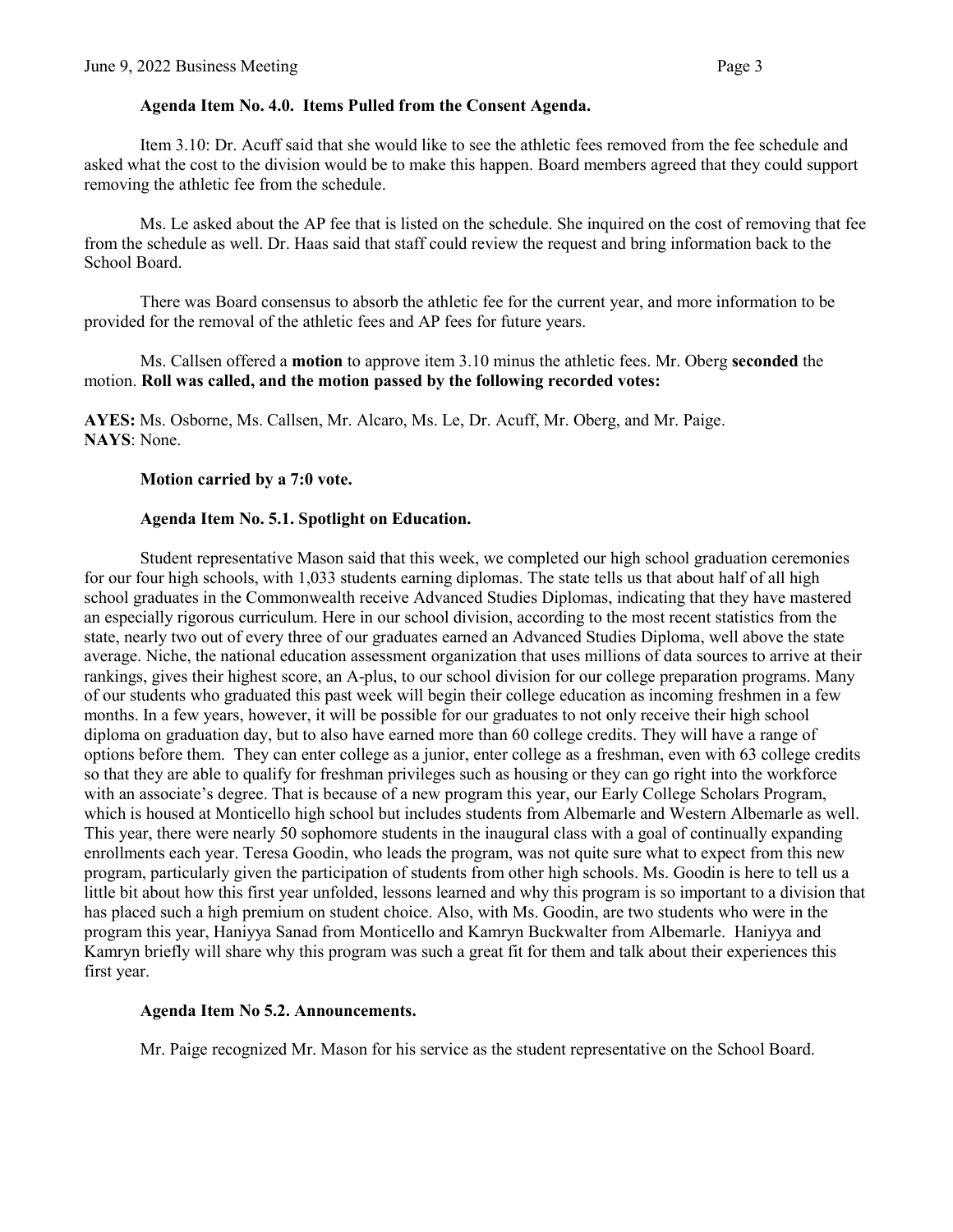*Dear Kofi:*

*First things first. Congratulations on your remarkable academic and service career with our school division, which reached a high point this week with the Advanced Studies diploma you earned from Albemarle High School.* 

*Of course, for our Board the high point of your accomplishments occurred twice a month when you joined us as the representative for the more than 13,000 students in our school division. When we created this position, we hoped our student representative would contribute a perspective about which we only could speculate. You removed all speculation.* 

*As we worked through the important challenges and opportunities before our students, their families and our staff, it was refreshing to hear your views on what mattered most and what would work best. One of our founding principles for this position was to help make students better community leaders and we found in the process that you made us better as well.* 

*Among the goals you outlined as student representative was to make information more accessible to underserved communities so they could utilize the vast resources available to them and to address systemic inequities that impact student access, achievement and success. We want you to know that although your term as student representative is coming to an end, our devotion to achieving your goals will continue to strengthen.*

*Thank you for the benefit of experiencing your thoughtfulness, your advocacy for students and your strong moral compass.*

*Best wishes for much extraordinary success as you prepare to embrace new and even more limitless opportunities to make our world a better place.*

Mr. Paige read the following resolution recognizing Dr. Bernard Hairston.

*WHEREAS, following more than 40 years in public education as a teacher, school administrator, community leader and now, as an Assistant Superintendent of Albemarle County Public Schools, Dr. Bernard Hairston will be retiring on June 30, and,* 

*WHEREAS, Dr. Hairston's contributions to student learning over more than four decades has reflected the words of the Rev. Dr. Martin Luther King, Jr., who, speaking of the purpose of public education in 1967, advised students to never allow "anybody to make you feel that you are nobody. Always feel that you count, that you have worth and that your life has ultimate significance," and,* 

*WHEREAS Dr. King also advised that our lives begin to end the day we become silent about things that matter. "There comes a time when one must take a position that neither is safe, politic nor popular but he must do it because conscience tells him it is right," he said, and,* 

*WHEREAS, few matters are more urgent, carry a higher moral purpose or is more essential to our prosperity as a nation than is the equality of opportunity in education, and,*

*WHEREAS, Dr. Hairston's impact is experienced through such programs as Bullying Prevention, African American Teaching Fellows, M-Cubed, Culturally Responsive Teaching and his work with students to develop one of our nation's first Anti-Racism policies adopted by a public school division, and,*

*WHEREAS, the performance of programs developed by Dr. Hairston have received national and state awards of excellence for Albemarle County Public Schools, and,* 

*WHEREAS, among his honors is his selection as the Industrial Arts Teacher of the Year for the state of Virginia, and,*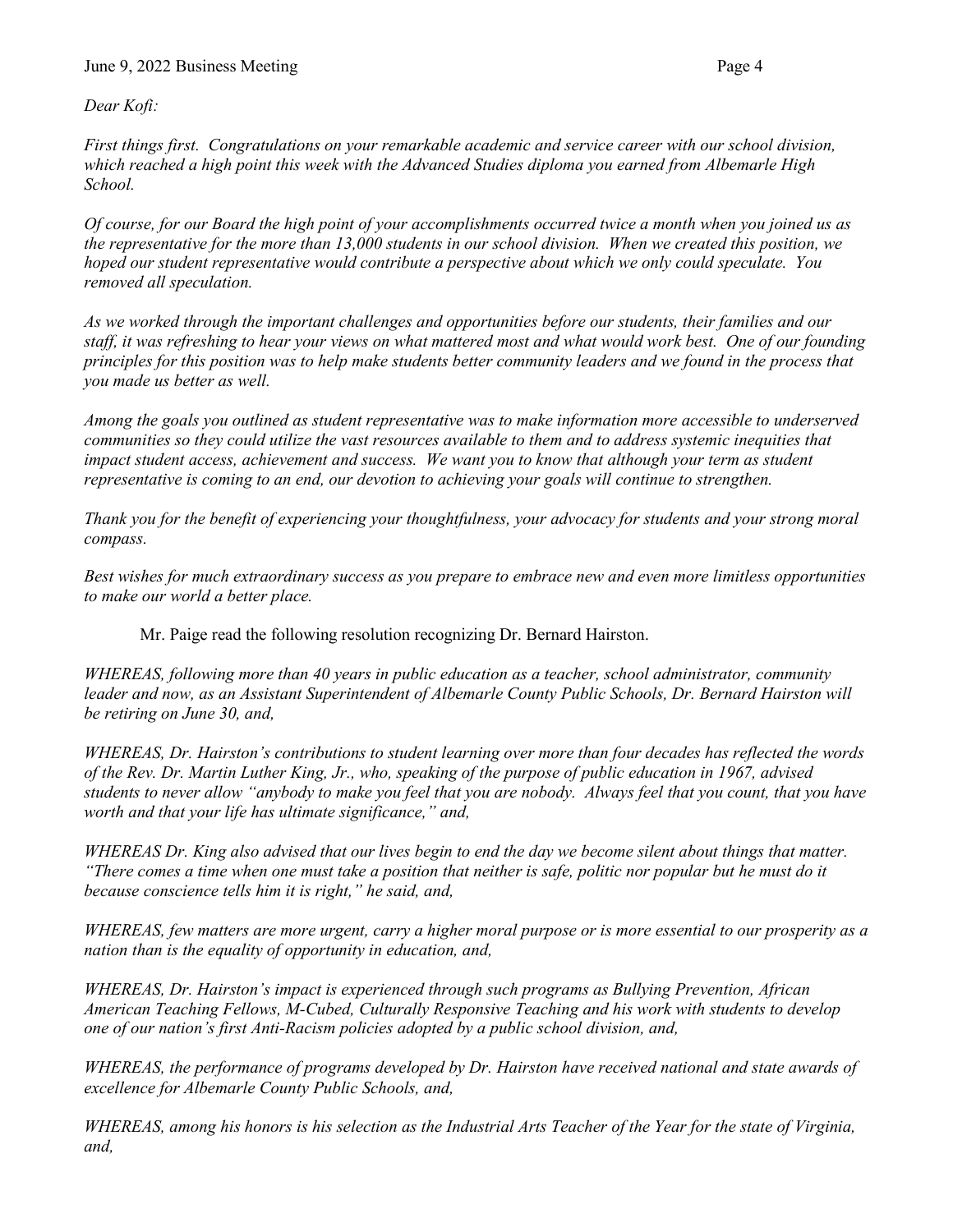*WHEREAS, Dr. Hairston's work has not been limited to this school division, he having twice received national recognition for a regional student mentorship program and having made possible more than \$160,000 in scholarships to students in nine school divisions, and*

*WHEREAS, teachers and students today in classrooms across the division are benefiting from research-based strategies and techniques that are true to our school division's goals of thriving students, affirming and empowering communities and in providing equitable, transformative resources, and,* 

*WHEREAS, Dr. Hairston has dedicated his career to creating greater awareness and commitment within our school community of the responsibility to lift all children and lower and remove all barriers, not because it is politic but because it is right,* 

*NOW THEREFORE BE IT RESOLVED, that the Albemarle County School Board express its appreciation and gratitude to Dr. Bernard Hairston for his life-changing contributions to thousands of our students, their families and our staff that will endure long after his retirement, and,*

*BE IT FURTHER RESOLVED that the Board extend its best wishes to Dr. Hairston, Gwen Hairston and their family that this next important phase in their lives be healthy, joyful and rewarding.*

Ms. Callsen notified the Board that the June  $13<sup>th</sup>$  retreat has been cancelled. It will be rescheduled to a later date.

Dr. Haas presented Dr. Hairston with a gift of a marble apple for his service to Albemarle County Public Schools.

Dr. Hairston shared information about the Equity Conference being held on June 11, 2022.

## **Agenda Item No. 6.1. School Board/Superintendent Business.**

Dr. Hairston recognized those teachers who received their CRT certification.

## **Agenda Item No. 7.1. Public Comment.**

.

Ms. Helena Kilmon spoke in support of collective bargaining.

Ms. Amy Gaertner spoke in support of collective bargaining.

Ms. Cheryl Knight is a teacher. She thanked Mr. Mason for his service on the Board and standing with teachers when discussing collective bargaining.

Mr. Kayden Wright is a student at Albemarle High School. He spoke in support of increasing school security.

Ms. Amanda Moxham lives in the Rio magisterial district. She said that the Gallup survey data was skewed. She also said that the school environment is not teaching or focusing on anti-racism.

Mr. Vernon Liechti is president of the Albemarle Education Association. He spoke about the engagement survey. He also spoke in support of collective bargaining.

Ms. Lara Harrison lives in the Rio magisterial district. She thanked Ms. Le and Mr. Paige for supporting collective bargaining.

Ms. Mary McIntyre is a teacher who lives in the Rio magisterial district. She spoke about collective bargaining as well as the employee engagement data presented at the last meeting.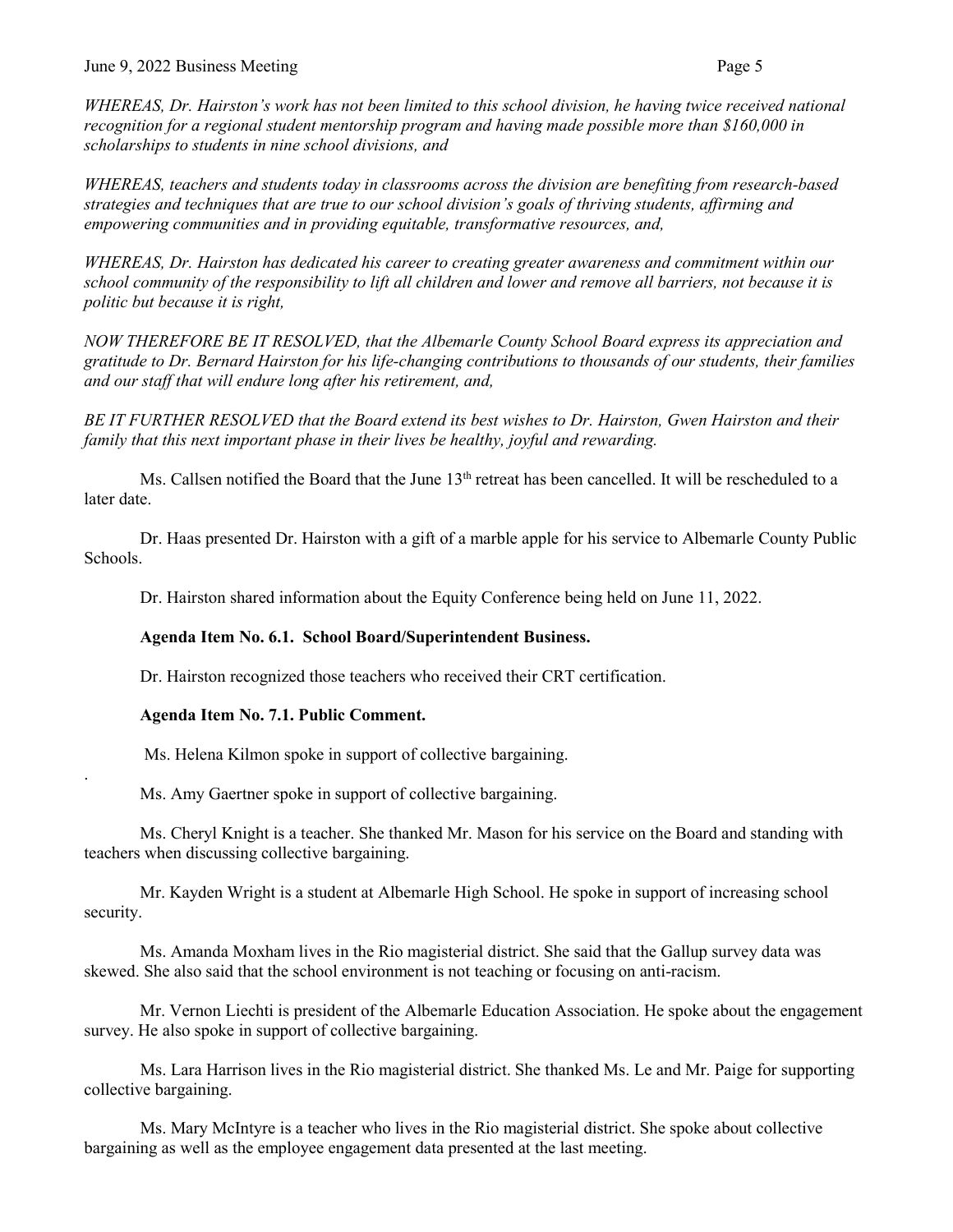Ms. Erin Wise Ackenbom is a teacher. She spoke in support of collective bargaining.

Ms. Martha Layman is a special education teacher at Red Hill Elementary School. She spoke in support of collective bargaining.

## **Agenda Item No. 8.1. Superintendent's Recommendation Regarding the Naming of Mary C. Greer Elementary School.**

Ms. Water-Wicks, Ms. Lee, and Mr. Saunders provided for the Board's consideration Dr. Haas' recommendation for the naming of Mary C. Greer Elementary School. The superintendent's recommendation is to maintain the name of the school.

This item will be placed on the July 14, 2022 consent agenda for approval.

#### **Agenda Item No. 8.2. Culturally Responsive Teaching Certification Presentations.**

Dr. Hairston said that the ACPS homegrown Culturally Responsive Teaching model was initiated in 2008 by a team of Diversity Resource Teachers. They promoted the notion that students of teachers who are properly trained in Culturally Responsive Teaching pedagogy will outperform similar students of non-trained teachers in Culturally Responsive Teaching. To prove this hypothesis, tools for professional training and structures to validate the assumption were developed. In 2015-16, six educators received training and field-tested a certification process. The end goal was accomplished by validating the quality of the training and how it transferred to everyday planning and effective instructional delivery practices, strategies, and routines. Four of the six met the criteria. This year 158 educators met the requirements to receive a credential in Culturally Responsive Teaching. Many of these educators will be featured presenters and celebrated at the seventh annual equity conference on June 11, 2022.

He then introduced Ms. Megan Wood and Ms. Paula Gately who presented abbreviated versions of their certification portfolios. Ms. Wood shared her transformative leadership shifts as a middle school principal. Ms. Gately shared evidence of her student's growth based on lessons learned from characteristic number two of the credentialing process. She has documented intentional steps taken to validate her approach to teaching to and through culture as she planned curriculum and instruction that was differentiated, rigorous, and relevant as an elementary teacher.

Mr. Alcaro said that he has been asking to see how the work is happening, and the presentation showed him what he asked about.

Ms. Callsen asked how Ms. Wood developed her reading list. She also asked how many administrators completed the CRT certification process this year.

Dr. Acuff asked how time allocation has changed since completing the process. She also asked if there is evidence of improvements in social and emotional health.

Mr. Paige asked if Ms. Gately would follow up with her two focus students next year to ensure that the gains being seen in the current year continued next year.

Ms. Le asked at what point to do you consider having a critical mass participating.

Dr. Acuff noted that in years past there seemed to be more participation at the elementary and middle school levels. She asked if there has been an increase in participation at the high school level.

## **Agenda Item No. 8.3. Break.**

There was a break from 8:55 p.m. until 9:05 p.m.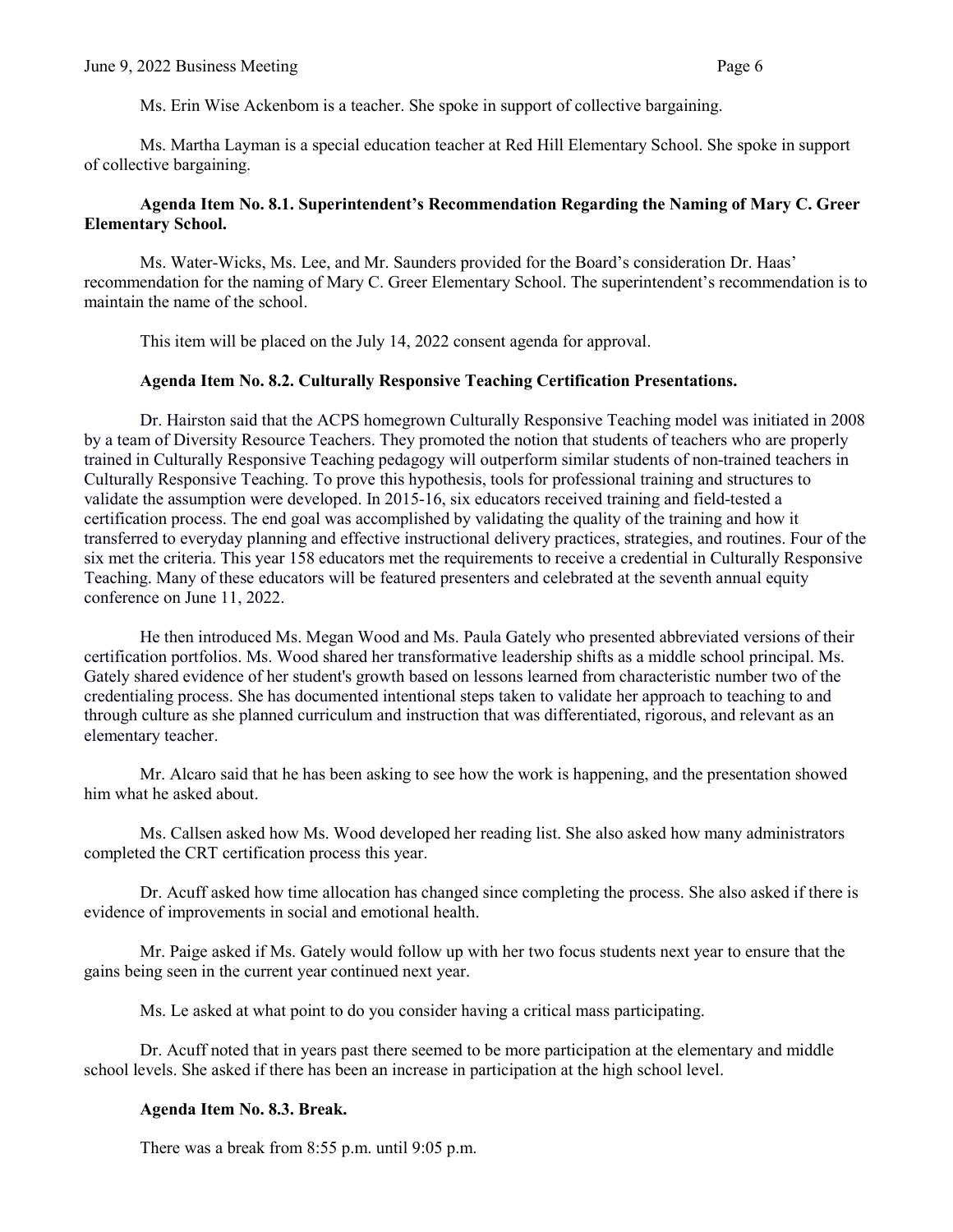Mr. Oberg left the meeting during the break.

#### **Agenda Item No. 8.4. Anti-Racism Policy Implementation Update.**

Dr. Hairston and Ms. Fernandez provided for the Board's consideration an update on the anti-racism policy implementation. The first of the four principles of the Anti-Racism Policy directs staff to establish and sustain a school community that shares the collective responsibility to address, eliminate, and prevent actions, decisions, and outcomes that result from and perpetuate racism. A division-wide steering committee composed of staff members from schools, departments, and division leadership was established to oversee the implementation of the policy. They are tasked with carrying out the 17 regulations. This report will update the implementation status and offer recommendations for moving forward.

Dr. Acuff asked when the middle school curriculum would be brought to the Board for review and if it was in August, what school year would the curriculum be implemented?

#### **Agenda Item No. 8.5. School Board Salary Public Hearing and Approval.**

Mr. Paige said that an elected school board may pay each of its members an annual salary that is consistent with the salary procedures, and no more than, the salary limits provided for local governing bodies. The School Board has adopted the procedure currently used by the Board of Supervisors in setting its members' salary pursuant to Virginia Code section 15.2-1414.3. Specifically, the School Board will establish its members' salary by affirmative vote annually between May 1st and June 30th. Before setting its salary each year, the School Board is required to hold a public hearing and provide notice as specified in Virginia Code sections 15.2-1426 and 1427. If the salary increase is approved by an affirmative vote, then the increase will take effect on July 1. The Board may adjust its salary annually after a public hearing following the same procedures used for the original setting of the salary. Currently, school board members receive an annual salary of \$7,183. The current chairman stipend is an additional \$1,800 annually and the vice-chairman receives a stipend of \$35 per meeting chaired. Typically, the School Board increases its salary by the same increase provided to classified staff. If the Board follows the same increase for employees (10.2% - includes mid-year salary increase), then the salary beginning July 1, 2022 would be \$7,916. Cost implications for the 2022-23 fiscal year depends on the amount the school board votes to set for their annual salary. The school board will also need to determine the chairman and vice-chairman stipend at the same time that the school board salary is set.

Mr. Paige opened the public hearing. Having no one speak, the public hearing was closed.

Ms. Callsen offered a **motion** to set the School Board Member salary at \$7,916 with a chairman stipend of \$1,800 and a vice-chairman stipend of \$35 per meeting chaired commencing on July 1, 2022. Mr. Alcaro **seconded** the motion. **Roll was called, and the motion passed by the following recorded votes:**

**AYES**: Ms. Osborne, Ms. Callsen, Dr. Acuff, Ms. Le, Mr. Alcaro, and Mr. Paige. **NAYS**: None. **ABSENT**: Mr. Oberg.

**Motion carried by a 6:0:1 vote.** 

**Agenda Item No. 9.1. Other Business by Board Members/Superintendent.** 

Dr. Acuff noted that her and Ms. Callsen would be sending out a rescheduled retreat date.

 **Agenda Item No. 10.1. Closed Meeting.** None. **Agenda Item No. 11.1. Certify Closed Meeting.** None.